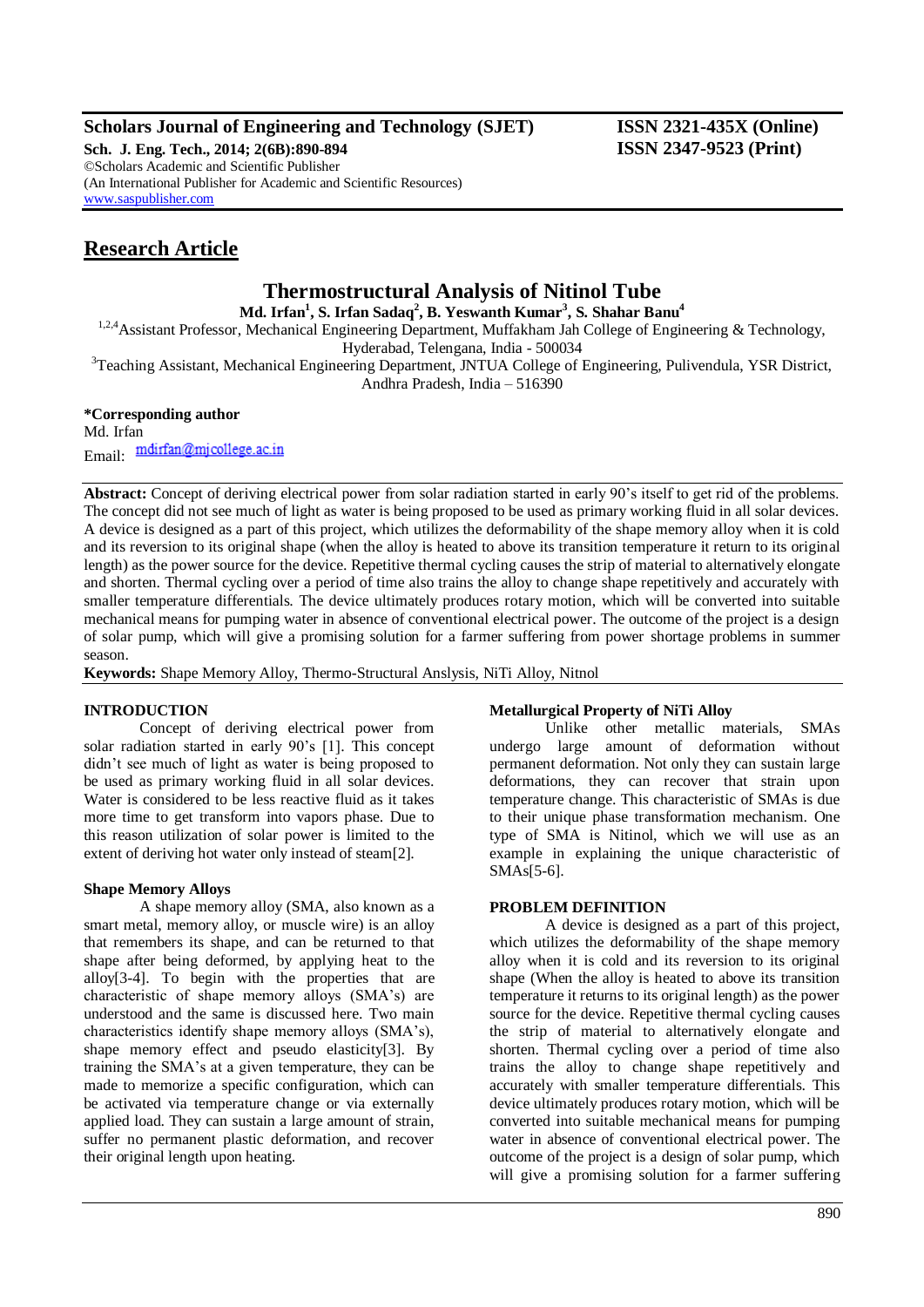from power shortage problems in summer season. Study has been carried out for device made of stainless steel (SS) also to bring out the figure of merit associated with shape memory alloy compared to SS.

The basic working principle of the proposed design is when two weights are placed on two ends of tube, tube bends with compression on top & tension on bottom and When the temperature of upper portion of tube is increased due to incident radiation, metal in that portion will tend to expand and disrupt the balanced equilibrium conditions with the result being that a torque is developed with in tube which causes the tube to rotate about its axis.

Proposed design consists of a shape memory alloy (Nitinol) which will be connected on either side to two shafts. These shafts will acts as load transport members on which specified bending load will be applied. The other ends of shafts will be terminated in two supports through bearings. Supports will be firmly anchored and the tube rotates along the shafts. Bearings enable the tube to rotate freely with respect to supports.

#### **DESIGN CALCULATION**

It is required to derive expressions for maximum bending stress and thermal efficiency of the proposed design. These expressions will be useful during design calculations. This chapter brings out the details of theoretical formulation.

#### **BENDING STRESS**

If the tube is rotating at constant angular velocity $\omega$ , the stress can be related to moment from simple beam theory

$$
\sigma_x = \frac{Bendingmoment}{Section modulus} = \frac{M}{Z}
$$

$$
Z = \frac{\pi}{16D} (2D^2)(2D)\delta = \frac{\pi}{4} (D^2)\delta = \prod R^2 \delta
$$

Maximum bendingst

$$
tress, \sigma_{max} = \frac{M}{\Pi R^2 \delta}
$$

#### **THERMAL EFFICIENCY**

The tube is free to rotate about  $X - axis$  and no moment will be carried by the end supports (Pinned ends) as shown in fig-1.



**Fig-1: Rotation of Shape memory alloy tube**

The thermal power input to the tube is

$$
P_i=2\;\alpha_T\;Q_0\;R\;l
$$

With this thermal efficiency can be expressed as

$$
\eta_{\tau} = \frac{M_{20} \alpha \alpha_{\tau} Q_0 I}{2 \delta \rho C R 2 \alpha_{\tau} Q_0 R I} \sin\left(\psi + \frac{\Pi}{2}\right)
$$

$$
\eta_{\tau} = \frac{M_{20} \alpha I}{4 \delta \rho C R^2} \sin\left(\psi + \frac{\Pi}{2}\right)
$$

From the expression for maximum bending stress  $M = \sigma_{Max} \pi R^2 \delta$ 

$$
\eta_{\text{T}} = \frac{\sigma_{\text{Max}} \, \Pi \, R^2 \, \delta \, \alpha}{4 \, \delta \, \rho \, C \, R^2} \, \text{Sin}\bigg(\psi + \frac{\Pi}{2}\bigg)
$$

From this maximum thermal efficiency becomes Where

 $\alpha$ : Coefficient of thermal expansion

: Density

C: Specific heat

#### **FE ANALYSIS**

Strength based design of the Nitinol is carried out based on the theoretical formulation established in previous chapter. Based on the design calculations dimensions of the tube are arrived. Design calculations are also extended by considering the tube material as stainless steel in order to highlight the figure of merit with nitinol when compared to stainless steel. Then the design is verified through Finite Element Method (FEM). This chapter brings out the details of design calculations along with the dimensional models for both nitinol tube and Stainless Steel (SS) tube and comparison of results.

#### **DESIGN INPUTS**

The following design inputs are considered

- Bending Weights  $= 98$  Kg (Total)
- Desired factor of safety  $= 2$
- Yield stress For nitinol =  $2.3 \times 10^8$  Pa For  $SS = 3.3 \times 10^8$  Pa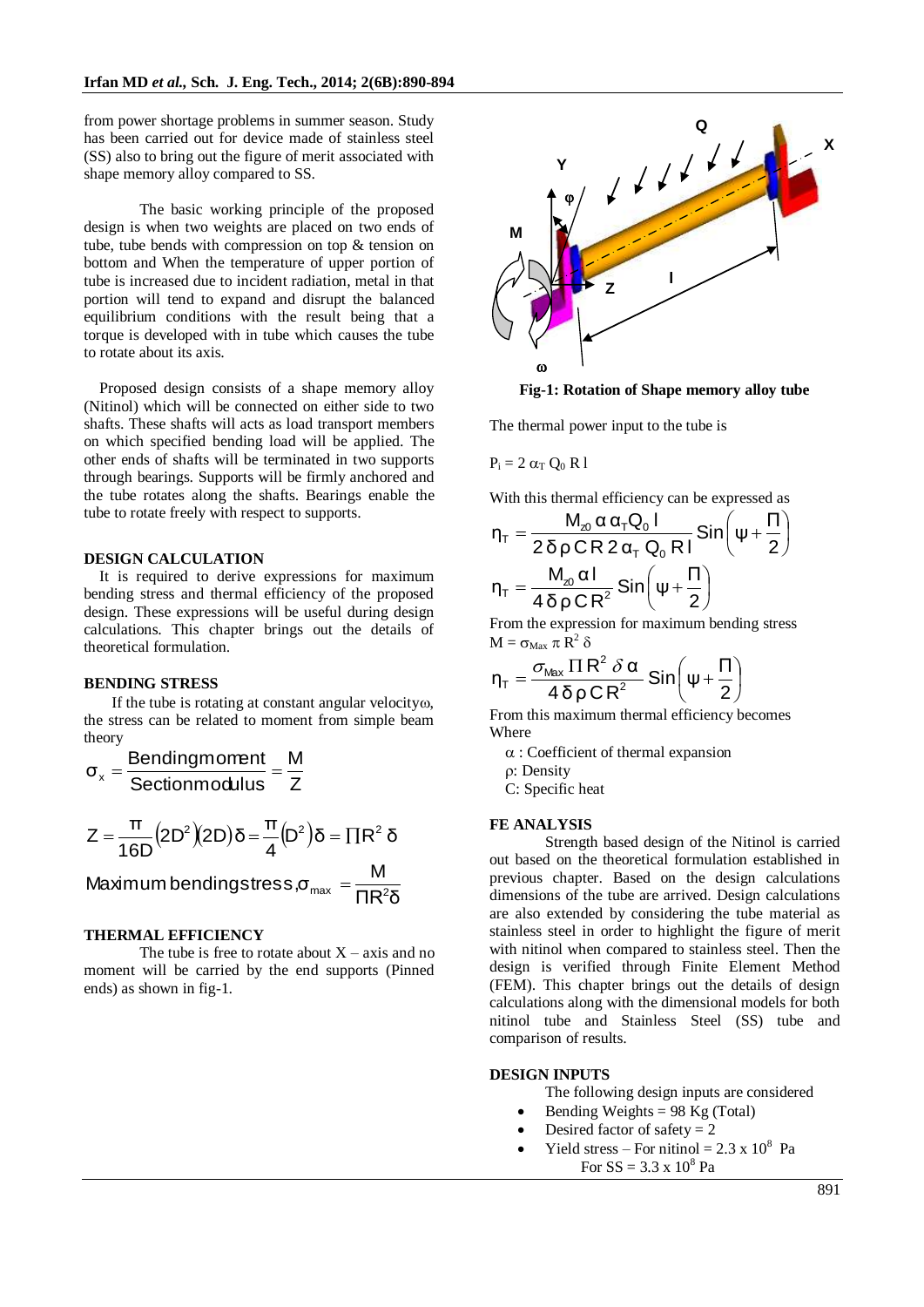#### **DESIGN OF NITINOL TUBE Strength Based Design**

From the yield stress and desired factor of safety maximum bending stress of the tube is calculated as follows.

 An expression for maximum bending moment is obtained from the following diagram with length as variable parameter, as shown in Fig-2



Maximum bending moment,  $M = 98 \times 9.81 \times L$ Where L: Length

Using theoretical expression derived for bending stress the dimensions of the tube are obtained as follows.

$$
115 = \frac{M}{\pi R^2 \delta}
$$
  

$$
R^2 = \frac{98 * 9.81 * 100}{\pi * 2 * 115}
$$
  
R = 12mm

While satisfying the above expression

 $l = 100$  mm

- R: Radius of tube  $= 12$  mm  $\delta$ : Thickness of tube = 2 mm
- 



**Fig-3: Geometrical and meshed model of SMA tube**

#### **THERMO STRUCTURAL ANALYSIS – NITINOL TUBE**

The same FE model used for structural analysis in previous chapter is also extended for thermo structural analysis. Input radiation power is applied on the top surface of the tube. Input radiation power is calculated using the following relation

 $P_i = 2 \alpha_T O_0 R l$ 

Where  $\alpha$ <sup>T</sup>: Thermal diffusivity

$$
= \frac{K}{\rho.C_p}
$$
  
In which  
K: Thermal conductivity = 18 W/mK  

$$
\rho: Density = 6450 \text{ Kg/m}^3
$$
  

$$
C_p: Specific heat = 840 \text{ J/KgK}
$$
  

$$
\alpha_T = \frac{K}{\rho.C_p} = \frac{18}{6450 \times 840} = 3.3 \times 10^{-6}
$$

 $Q_0$ : Incident radiant flux = 7.07 x 10<sup>11</sup> W/m<sup>2</sup> R: Radius of tube =  $12 \text{ mm} = 0.012 \text{ m}$ L: Length of tube  $= 100$  mm  $= 0.1$  m

Input radiation power = 2 x 3.3 x 10<sup>-6</sup> x 7.07 x 10<sup>11</sup> x  $0.012 \times 0.1 = 5599.44$  W

After carrying out thermal analysis the temperature distribution thus obtained is taken as load and in addition to this structural bending load is also imposed on the FE model. Then the FE model is solved for thermo structural analysis and angular rotation is obtained as an outcome of the analysis. From analysis the maximum angular rotation is observed to be 0.038 radians. The angular rotation plot is shown in Fig-4.



**Fig-4: Angular rotation plot of SMA tube**

From the angular rotation torque is calculated using

following relation.  

$$
\mathbf{T} = \frac{\mathbf{G} \mathbf{\Theta}}{\mathbf{I}}
$$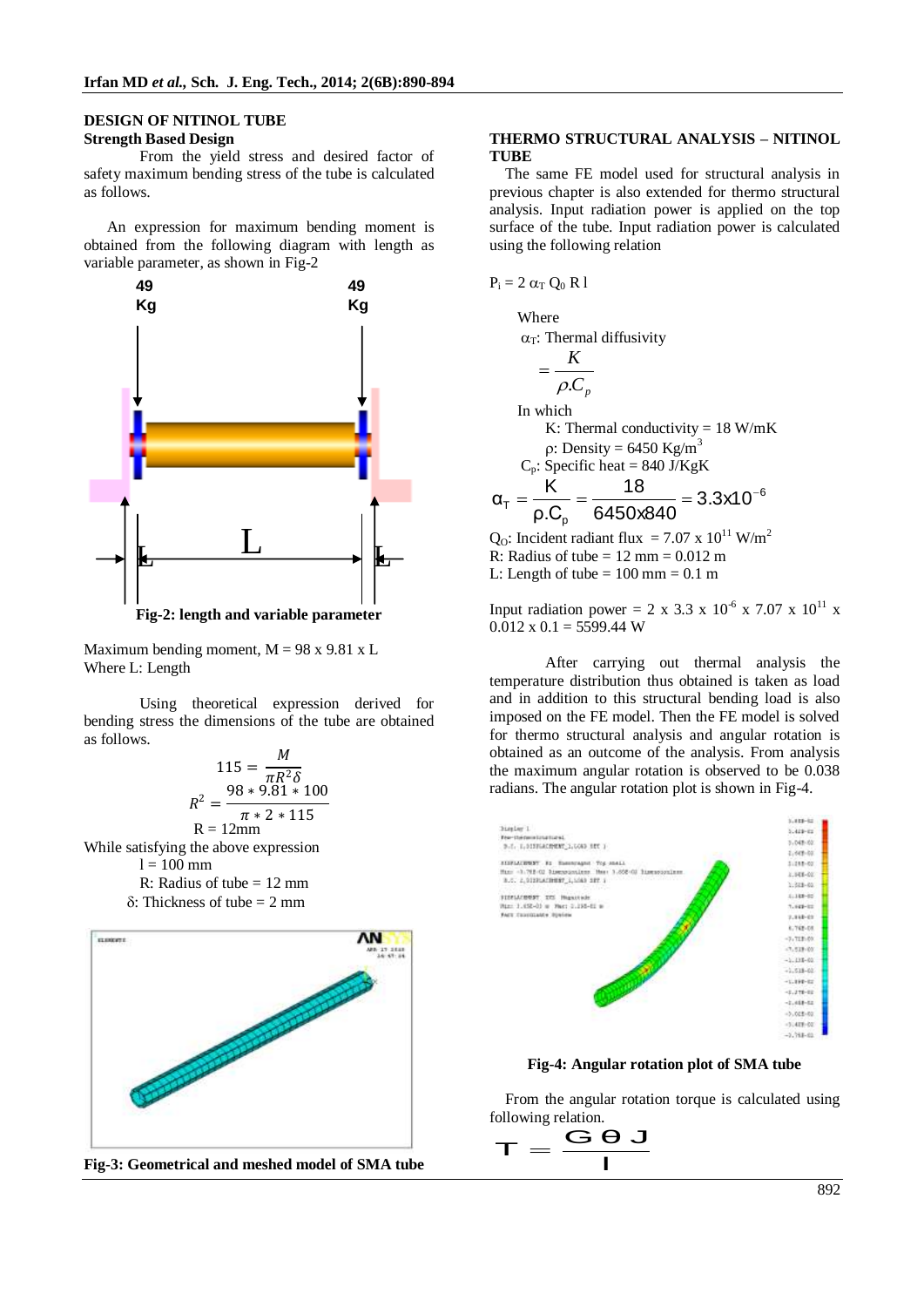Where

G: Shear modulus =  $3.15 \times 10^{10}$  Pa  $\theta$ : Angular rotation = 0.038 radians J: Polar moment inertia of the tube =  $9.27 \times 10^{-7}$  $^{9}$  m<sup>4</sup> L: Length of tube  $= 0.1$  m From the above torque is computed to be 111 N-m.

The thermal efficiency of the proposed design is calculated as follows.

Where

 $\alpha$ : Coefficient of thermal expansion = 6.7 x  $10^{-3}$  $\Omega$ : Density = 6450 Kg/m<sup>3</sup>

C: Specific heat =  $840$  J/KgK  $\sigma_{\text{max}}$ : Maximum bending stress = 115 MPa

From the above thermal efficiency is obtained as 15%. Output power = Input power x Thermal efficiency  $= 5599.44 \times 0.15$  $= 840W$ 

## **RESULTS AND DISCUSSION**

The results are segregated into the following three categories for summarizing in design parameters and results.

The results obtained for tube made with nitinol and SS using analytical method and FEM are compared in Table-1, and the graphs are plotted in fig-5 to 9.

| <b>Sl. No.</b>   | <b>Description</b>       | <b>Nitinol</b>          | <b>Stainless Steel (SS)</b> |
|------------------|--------------------------|-------------------------|-----------------------------|
| 1.               | Desired Factor of Safety |                         |                             |
| 2.               | Yield stress             | 230 MPa                 | 330 MPa                     |
| $\overline{3}$ . | Maximum bending stress   | 115 MPa<br>(Analytical) | 220 MPa<br>(Analytical      |
|                  |                          | method)                 | method)                     |
|                  |                          |                         | 226 MPa (FEM)               |
| 4.               | Deformation              | 0.032530                | 0.002204                    |
| 5.               | Maximum Strain           | 0.001921                | 0.001130                    |
| 6.               | Length                   | $100 \text{ mm}$        | $50 \text{ mm}$             |
| 7.               | Radius                   | $12 \text{ mm}$         | 5.89 mm                     |
| 8.               | Thickness                | $2 \text{ mm}$          |                             |
| 9.               | Angular rotation         | 0.038 radians           | 0.0178 radians              |
| 10.              | Driving torque           | $111$ N-m               | $30 N-m$                    |
| 11.              | Thermal efficiency       | 15 %                    | 3 %                         |
| 12.              | Output power             | 840 W                   | 50 W                        |





**Fig-5: Stresses developed in both the materials**





**Fig-7: Drive torque developed in both steel and SMA**